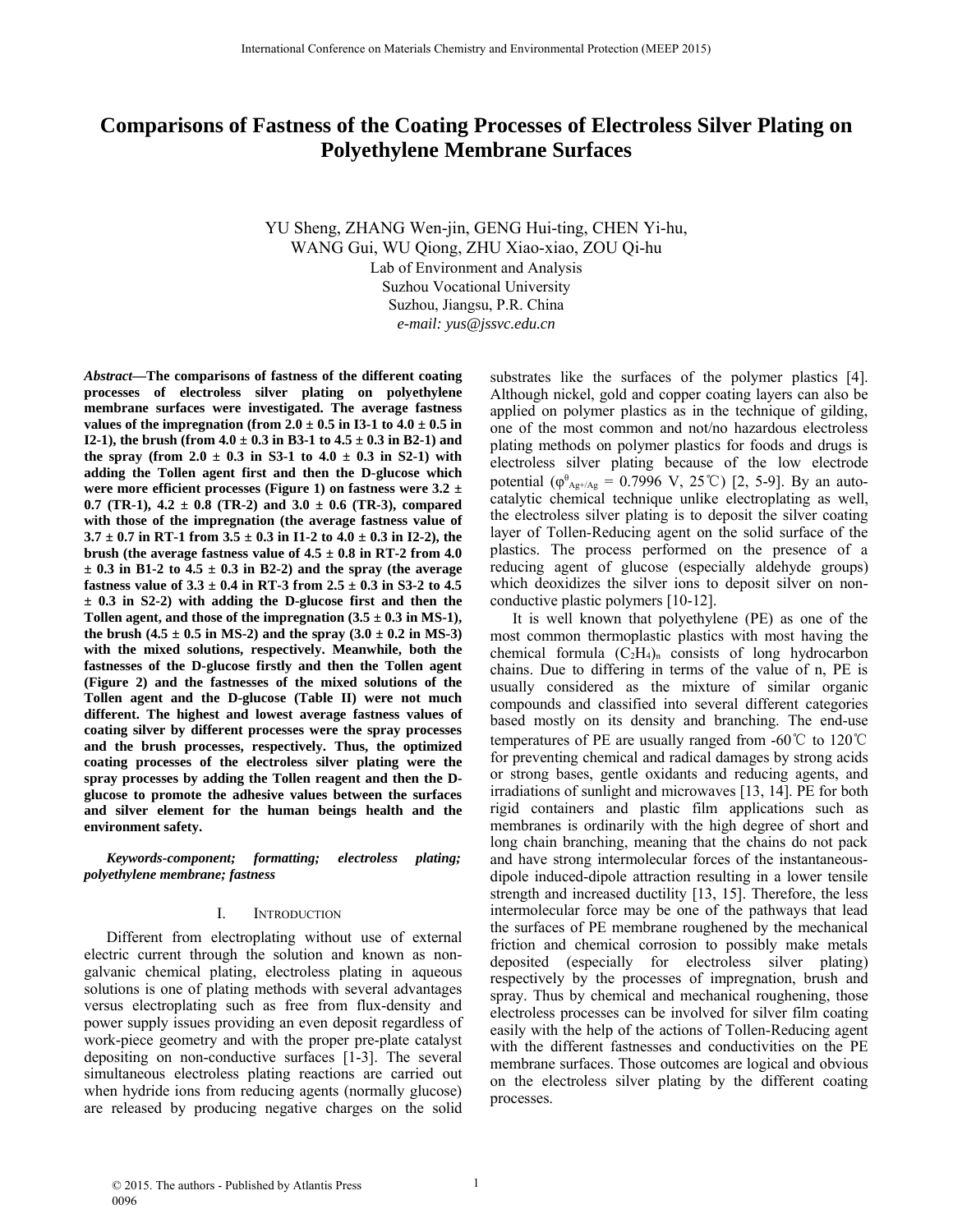Most modern anti-bacteria methods are to use several modifications of various compounds, classified on the basis of chemical/biosynthetic origin into natural agents like sorbic acids, organic agents like quaternaries, and inorganic agents like silver and its ion [16, 17]. Those compounds are used to kill bacteria by bactericidal agents and slow down or stall bacterial growth by bacteriostatic agents according to their biological effect on microorganisms of biological activities. The well known inorganic agents are probably silver and its ion because of the safety to human beings in whole blood, plasma, serum, and urine. Consequently, silver added to reduce odors and the risk of bacterial and fungal infections can be used in foods and drugs embodying its use as an antibiotic coating in devices and containers [17]. Sometimes, silver can also inhibit the growth of bacteria and fungi on plastics, such as cling films and preservation bags. With applications in foods and drugs, fastness referring to the tendency of similar or identical particles or surfaces to cling to one another is very important. The forces of fastnesses can be named of chemical adhesion, dispersive adhesion and diffusive adhesion which are the intermolecular forces responsible for the function of various kinds of stickers and sticky tape into the categories [18, 19]. Among the cumulative magnitudes of these intermolecular forces, chemical adhesions of electroless coatings on PE membranes in general are most acceptable when the silver films and its ions adhere to the PE surfaces by ionic, covalent, hydrogen bonds and the network of those bonds [6, 15]. It is mentioned that those attractive ionic and covalent forces are effective when the surfaces and the electroless coatings with the potential for chemical bonding need to be brought into very small distances, but also fairly brittle since the surfaces should be kept close together. It is thus clear that the strength of the fastness between the two materials depend on the two contracted surface areas. As one of the low surface energy materials, PE is also difficult to bond silver films without special surface preparations of the coating processes [15, 17].

Based on the consideration above, PE is approximately 80 million tones of the annual global productions with the mechanical properties depending significantly on varies of the extent and type of branching, the crystal structure and the molecular weight [14]. Silver are relatively safe for human beings compared with other metals coated on the PE membrane in our daily lives. Moreover, the variable capacitors are appeared of the highest quality when he PE membrane covers silver-plated plates. Similarly, silverplated membrane has other antistatic and anti-bacterial capabilities in plastic applications [14, 16]. Consequently, the different processes of impregnation, brush and spray on electroless silver plating of PE membrane are necessary and important to be illustrated on the fastnesses of coating processes to be better for the human being health and the environment safety.

#### II. MATERIALS AND METHODS

#### *A. Chemicals and Instrument*

Silver nitrate (Aladdin, 99%), sodium hydroxide (Aladdin, 98%), ammonia (Aladdin, 25%), alcohol (Aladdin, 99.8%) and D-glucose (Aladdin, 99.5%) were brought from Aladdin Industrial Corporation in USA. Distilled water (HPLC) as the solvent was involved for this work. The Tollen agent was made by ammonia solution of 5.5 wt% dropped into silver nitrate solution of 5.0 wt% until the precipitation was re-dissolved into solution under the sodium hydroxide concentration of 2.5 wt%. Meanwhile, the reducing agent was mixed with D-glucose solution of 0.5 wt % and ethanol of 0.8 wt%. The PE membrane from super market was done by the processes of burring and leveling, then cut into pieces of 10.0 cm  $\times$  10.0 cm and stored into glass boxes in darkness at the dry place  $(25^{\circ}C)$ . The control was as the same processe without any further treatment on PE membrane surfaces.

### *B. Experiment Method*

In the case of non-metallic substrate, the PE membrane pieces of 10.0 cm  $\times$  10.0 cm was pretreated by the processes of deoil with 10% (m/m) dipotassium hydrogen phosphate at the ratio of  $1:1$  (cm<sup>2</sup> surface/g solution) for 15 min, chemical erosion with 5% (m/m) dichromic acid at the ratio of 1 : 1 (cm<sup>2</sup> surface/g solution) for 30 min (70 $\degree$ C), then rinse with distilled water twice at the flow ratio of  $1.0 \text{ ml/cm}^2$  s for 5 min to remove unwanted chemicals from the surfaces. The characteristics of the prepared PE membrane pieces were detailed in Table I.

TABLE I. PARAMETERS OF THE TEST POLYETHYLENE MEMBRANE SURFACES ON FASTNESSES OF COATING PROCESSES OF ELECTROLESS SILVER PLATING

| <b>Surfaces</b><br><b>Parameters</b> | <b>Test Piece</b>                   |  |
|--------------------------------------|-------------------------------------|--|
| Appearance                           | Odorless, colorless and transparent |  |
| Material                             | Low density polyethylene (LDPE)     |  |
| Purity $(\% )$                       | >99.99                              |  |
| Thickness $(\mu m)$                  | $1.00 \pm 0.05$                     |  |
| Areal density ( $mg/cm2$ )           | $1.10 \pm 0.05$                     |  |
| End-use temperature (°C)             | $-60 - 110$                         |  |
| Stuffing bulking agent               | $CaCO3$ (< 0.01 wt%)                |  |
| Original surface roughness (nm)      | $12.0 \pm 1.3$                      |  |
| Infiltration angle $(°)$             | $102.2 \pm 1.1$                     |  |

The pretreated PE membrane pieces were divided into different groups for the processes of impregnation, brush and spray ( $\varphi \le 0.1 \mu m$ , 3.0MPa) and stretched into clean glass dishes, respectively. The experiments were including different ways of electroless silver plating on PE membrane surfaces. The way of Tollen agent firstly impregnated on PE membrane surfaces (50.0 mg/cm<sup>2</sup> membrane) at 70°C for 2 min and then reducing agent was done by respectively impregnating, brush and spray on PE membrane surfaces (100.0 mg/cm<sup>2</sup> membrane) at 70°C for 5 min. The filmed PE membrane pieces were names as I1-1, I2-1 and I3-1, respectively. Thus, the processes of the ways that Tollen agent respectively brushed (named as B1-1, B2-1 and B3-1,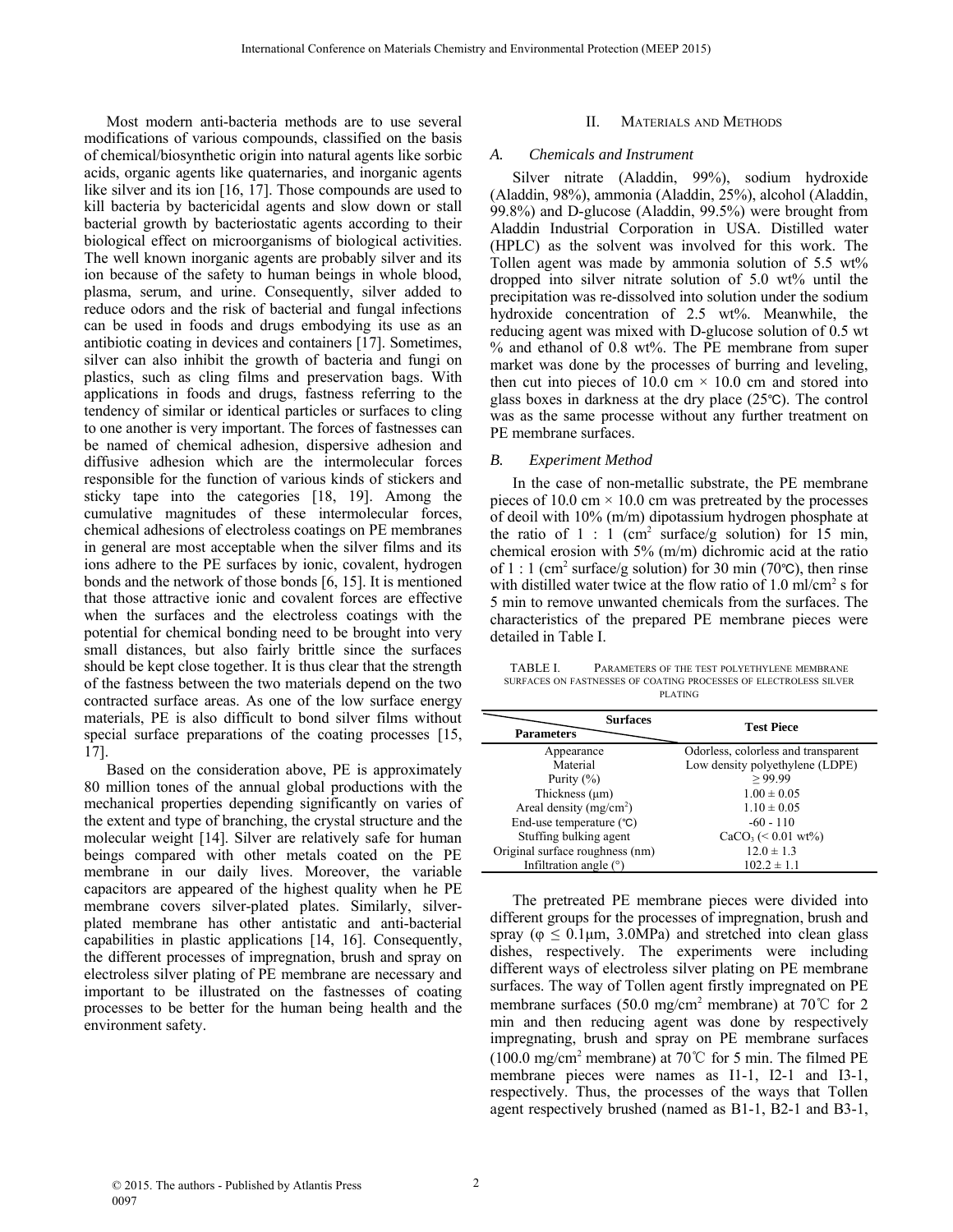respectively) and sprayed (named as S1-1, S2-1 and S3-1, respectively) firstly on PE membrane surfaces and reducing agent respectively impregnated (named as I1-2, I2-2 and I3- 2, respectively), brushed (named as B1-2, B2-2 and B3-2, respectively) and sprayed firstly on PE membrane surfaces were the same. The way of the mixed solution of Tollen agent and reducing agent (150.0 mg mixed solution/cm<sup>2</sup> membrane) was respectively impregnated (MS-1), brush (MS-2) and spray (MS-3) on PE membrane surfaces at 70℃ for 7 min. Those named samples were carried out in 3 parallel examinations to measure the test error. The samples were air-dried (70℃) for 8 h at the flow at ratio of 2.0 ml/cm2 s to volatilize the distilled water as solvent and cleansed twice by absorbent cotton with distilled water to remove the more substances like free silver, then kept into darkness for determining the fastnesses of the coating processes of electroless silver plating on PE membrane surfaces.

### *C. Fastness Detection*

The identification and quantification of coating fastnesses of electroless silver plating on PE membrane surfaces were performed using an Y571A hand color fastness friction instrument (American Standard). The rectangle friction head (19.0 mm  $\times$  25.4 mm) was moved 10 times at the speed ratio of once per second in reciprocation of  $104 \pm 3$  mm with the vertical downward pressure of  $9.0 \pm$ 0.2 N according to the national standard of GB/T 3920-2008. The evaluation criterion was checked with the national standard of GB/T 251-2008 (9 classes of grey scale for color assessment). Within each batch of the samples, one blank sample, the absence of a tissue sample in the glass vessel was then subjected to the whole experimental procedure to determine any analytical contamination.

## *D. Data Analysis*

Each sample was tested at least twice with the hand color fastness friction instrument (American Standard) until the data could be acceptable. The data of these groups were operated by Microsoft Excel 2013 and one-way analysis of variance (ANOVA) with compare means test was checked for the evaluation of the data (SPSS v11.5 for Windows). The results were determined on the basis of homogeneous groups at the level of significance of  $p < 0.05$ . All these calculated and analyzed data were pictured by Origin v7.5 Professional.

## III. RESULTS AND DISCUSSION

# *A. Fastnesses of the electroless silver plating processes of Tollen agent and then reducing agent on polyethylene membrane surfaces*

As a chemical reagent for electroless plating and consisted of the silver-amino complex solution of silver nitrate and ammonia, Tollen reagent could be precipitated of elemental silver in the presence of the aldehyde or alphahydroxy ketone groups in several organic matters on the PE membrane surfaces with a positive test of producing a

characteristic "silver mirror" on the inner surfaces [1, 3]. Besides being used to apply a silver mirror to glassware, Tollen agent could also be coated on the surfaces of many plastic applications (PE membranes) with the help of the processes of electroless plating reduced by glucose (an aldehyde). For being freshly prepared in the laboratories, the Tollen reagent was not commercially available due to its short shelf life. It should be checked the utilities of the fastnesses of the electroless silver plating on PE membrane surfaces using Tollen agent firstly and then reducing agent  $|3|$ .

In Figure 1, the coating processes of electroless silver plating on PE membrane surfaces by impregnation (TR-1), brush (TR-2) and spray (TR-3) of the silver-amino complex solution firstly were imaged in detail. The fastness values (from  $2.0 \pm 0.3$  in S3-1 to  $4.0 \pm 0.3$  in S2-1) of the significantly strongest coatings ( $p < 0.05$ ) were formed in TR-3 where the average fastness value was  $3.0 \pm 0.6$ . Furthermore, the fastness values (from  $4.0 \pm 0.3$  in B3-1 to  $4.5 \pm 0.3$  in B2-1) of the obviously weakest coatings (p < 0.05) were shown in TR-2 where the average fastness value was  $4.2 \pm 0.8$ . The average fastness values of the other coatings shown in TR-1 (from  $2.0 \pm 0.5$  in I3-1 to  $4.0 \pm 0.5$ ) in I2-1) were  $3.2 \pm 0.7$  (TR-1). It was purposed that superior silver films by electroless plating should get the silver-amino complex solution more even and sufficient coated on PE surfaces. Considered on the infiltration angle of  $102.2 \pm 1.1$ , the pretreated PE membrane surfaces were not soaked. The processes of brush would not firstly cover the silver-amino complex solution enough and evenly to avoid being gathered into drops and lines on PE membrane surfaces [11, 20]. It resulted that the amounts of the deposition of the silver element on the PE surfaces were not homogeneous, meaning that the silver-amino complex might be reduced and covered more silver element in the gathered drops and lines where the extra silver element was piled up loosely on the previous matrixes. It seemed that the gathered drops and lines of the silver films got more silver element than the maximum amounts of the matrix layers. Moreover, the processes of the brush would scratch the firstly extended silver-amino complex solution to strip the initial attachments of silver element [20, 21]. By contrast, the finer vapors of spray ( $\leq 0.1$ ) μm, 3 MPa) could be dispersed by the processes of spray and absorbed evenly by the PE surfaces. It meant that the amounts of silver element would be spread to cover the PE membrane surfaces, illustrating that more membrane surfaces could be adhered more widely and not to accumulate the drops and lines on the non-invasion surfaces of PE membrane surfaces. The coated silver with those processes could be well proportioned without destroying the initial attachments of silver element [22, 23]. That was the reasons that the fastness properties of electroless of silver plating by the processes of the brush were out of the consideration. Interpreted the pictures from TR-1 to TR-3 in Figure 1 again, the tendencies of the fastness values in each samples of electroless silver plating on PE surfaces were similar where the lowest and highest values were of the processes of the brush (the average value of  $4.1 \pm 0.7$ ) and those of the spray (the average value of  $3.0 \pm 0.8$ ). It was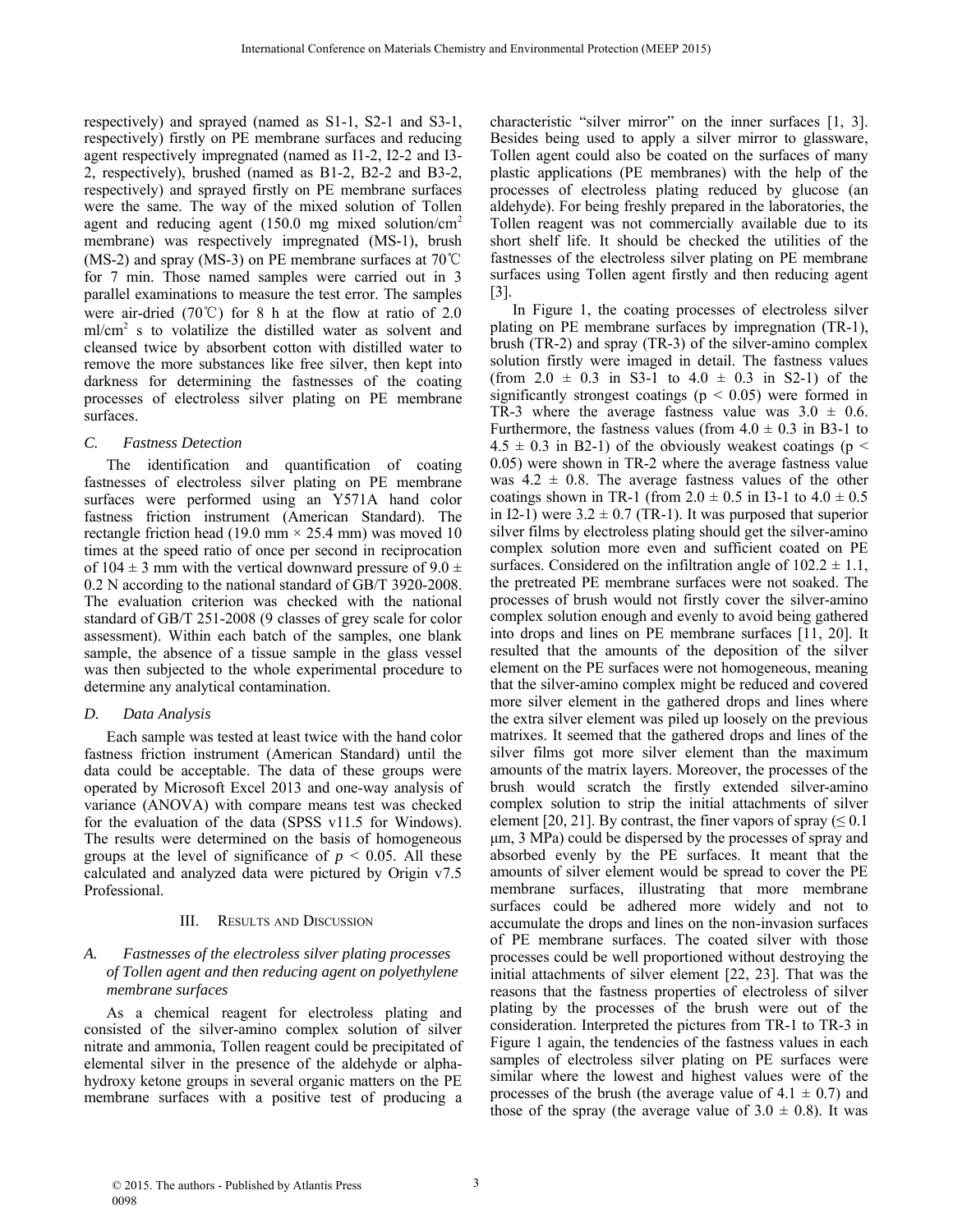further illuminated that the processes of brush could not well coat the silver element on PE membrane surfaces with the effects of the bigger drops on the non-infiltrated surfaces and the slighter damages of the silver element renderings of the initial attachments [24]. Those complications did course the results of the outcomes in each picture of Figure 1, where it was directly evidenced that the fastness value of  $4.0 \pm 0.3$  in B3-1 was much higher than the other two fastness values  $(2.5 \pm 0.3 \text{ in } 13\text{-}1 \text{ and } 2.0 \pm 0.5 \text{ in } S2\text{-}1$ , respectively). Thus, the optimizations of the electroless silver plating were done by the processes of the spray of the Tollen reagent and then the spray of the reducing reagent on PE membrane surfaces.

### *B. Fastnesses of the electroless silver plating processes of reducing agent and then Tollen agent on polyethylene membrane surfaces*

The examples of reducing agents included some active metals, electron-rich aldehyde, and D-glucose compounds. Being called the reductants or reducers, the reducing agents in this experiment were complex compounds that could donate some electrons to the above-mentioned Tollen agent in the electroless silver plating reactions. The both strong (positive oxidation potential) and weak (negative oxidation potential) reducing agents typically in one of the lower possible oxidation states were oxidized by losing electrons with oxidizers of fewer electrons [3]. With the molecular formula  $C_6H_{12}O_6$  whose five hydroxyl (OH) groups were arranged in a specific way along the six-carbon back and known as the dextrose or grape sugar and one of the 16 aldose stereoisomers, D-glucose did occur widely in nature and be classed as a hexose of one sub-category of monosaccharides with 6 carbon atoms [25]. Thus, the good reducing agents tending to consist of atoms with a low electro-negativity would have the abilities of atoms or molecules to attract bonding electrons.

The coating processes of electroless silver plating on PE membrane surfaces by impregnation (RT-1), brush (RT-2) and spray (RT-3) of the reducing agent firstly were detailed in Figure 2. The fastness values (from  $2.5 \pm 0.3$  in S3-2 to  $4.5 \pm 0.3$  in S2-2) of the evidently strongest coatings (p < 0.05) were formed in RT-3 where the average fastness value was  $3.3 \pm 0.4$ . Thereafter, the fastness values (from  $4.0 \pm 0.3$ ) in B1-2 to  $4.5 \pm 0.3$  in B2-2) of the sharply weakest coatings  $(p < 0.05)$  were shown in RT-2 where the average fastness value was  $4.5 \pm 0.8$ . The average fastness values of the other coatings shown in RT-1 (from  $3.5 \pm 0.3$  in I1-2 to  $4.0 \pm 0.3$ in I2-2) were  $3.7 \pm 0.7$  (RT-1). It had been illustrated that Dglucose did have the abilities of reducing the positive silver ions in Tollen agent back to the silver atoms and then being self-gathered into the nano-silver particles in solutions [25]. Duo to the chain reactions, the silver covered on PE membrane surfaces was absorbed by surface energies instead of chemical adsorptions in the processes of coating Tollen solutions first, illustrating there were much less forces between silver element and PE membrane surface. Beside the consequences discussed above, the amounts of the reducing agents were much more than the amounts of the Tollen agents causing that the reaction of the silver element converted back from the silver ions would be rapidly occurred. The silver atoms and particles might be completely rounded and isolated by D-glucose molecules onto PE membrane surfaces [26, 27]. As a result, the fastness values of reducing gent first were inferior to those of Tollen agent first by comparisons with the sample data in Figure 1 and Figure 2. Based on the data of each picture in Figure 2, the weakest fastness values of electrless silver plating with firstly adding reducing agent were also the processes of the brush the same as those of adding Tollen agent firstly. The another explanation was the fact that viscous reducing gent solution with D-glucose could be stabilized the silver particles and suspended in solutions to delay the sedimentation rate and keep silver element away from PE membrane surfaces [28, 29]. As the obvious results in each picture of Figure 2, the fastness value of  $5.0 \pm 0.5$  in B3-2 was much higher than the other two fastness values (4.0  $\pm$ 0.3 in I3-2 and  $4.5 \pm 0.3$  in S2-2, respectively). It was concluded that the conditions of the electroless silver plating with the processes of spraying the reducing reagent and then the Tollen reagent on PE membrane surfaces were checked in this experiment section.

## *C. Fastnesses of the electroless silver plating processes of the mixed solution of Tollen agent and reducing agent on polyethylene membrane surfaces*

It was well known that the applications of silver mirror reactions requiring the highest optical qualities were occurred on cleaned and insulated surfaces such as PE membrane surfaces since it created nano-scale roughness and reduced the reflectivity when Tollen agent and D-glucose as reducing agent were put together in solutions [3, 30]. The processes to produce silver mirrors by Tollen agent and Dglucose on PE membrane surfaces included additional additives to increase adhesion and film resilience. Similar to the processes detailed above, the liquid PE membrane surfaces consisted of the two different distinct layers. The first layer was the highly textured surfaces of the matrix of features close to the stably contains, meanwhile the second layer covering liquid filled in the spaces between the features [31, 32]. The silver element could be collected on the PE membrane surfaces by adsorptions and precipitations.

Checked the Table II, the fastness of the electroless silver plating with the mixed solutions by impregnation  $(3.5 \pm 0.3)$ in MS-1), brush  $(4.5 \pm 0.5 \text{ in MS-2})$  and spray  $(3.0 \pm 0.2 \text{ in}$ MS-3) were respectively revealed. Those data of samples were not clearly less than the data of the processes of adding the Tollen agent firstly and then D-glucose (Figure 1), but not different from the data of the processes of adding the Dglucose agent firstly and then Tollen agent (Figure 2), respectively compared with every value of each PE membrane surface. Calculated by the measurement relations of the silver mirror reactions, the amounts of D-glucose (100 mg/cm2 ) were much than the reaction demand amounts. It was cleared that the processes of impregnation, brush and spray with mixed solutions on PE membrane surfaces would have the priorities to coat the D-glucose solutions although some amounts of silver element could be involved onto the PE surfaces [25, 33, 34]. Therefore, the D-glucose solutions could delay and stop the coating processes of silver on the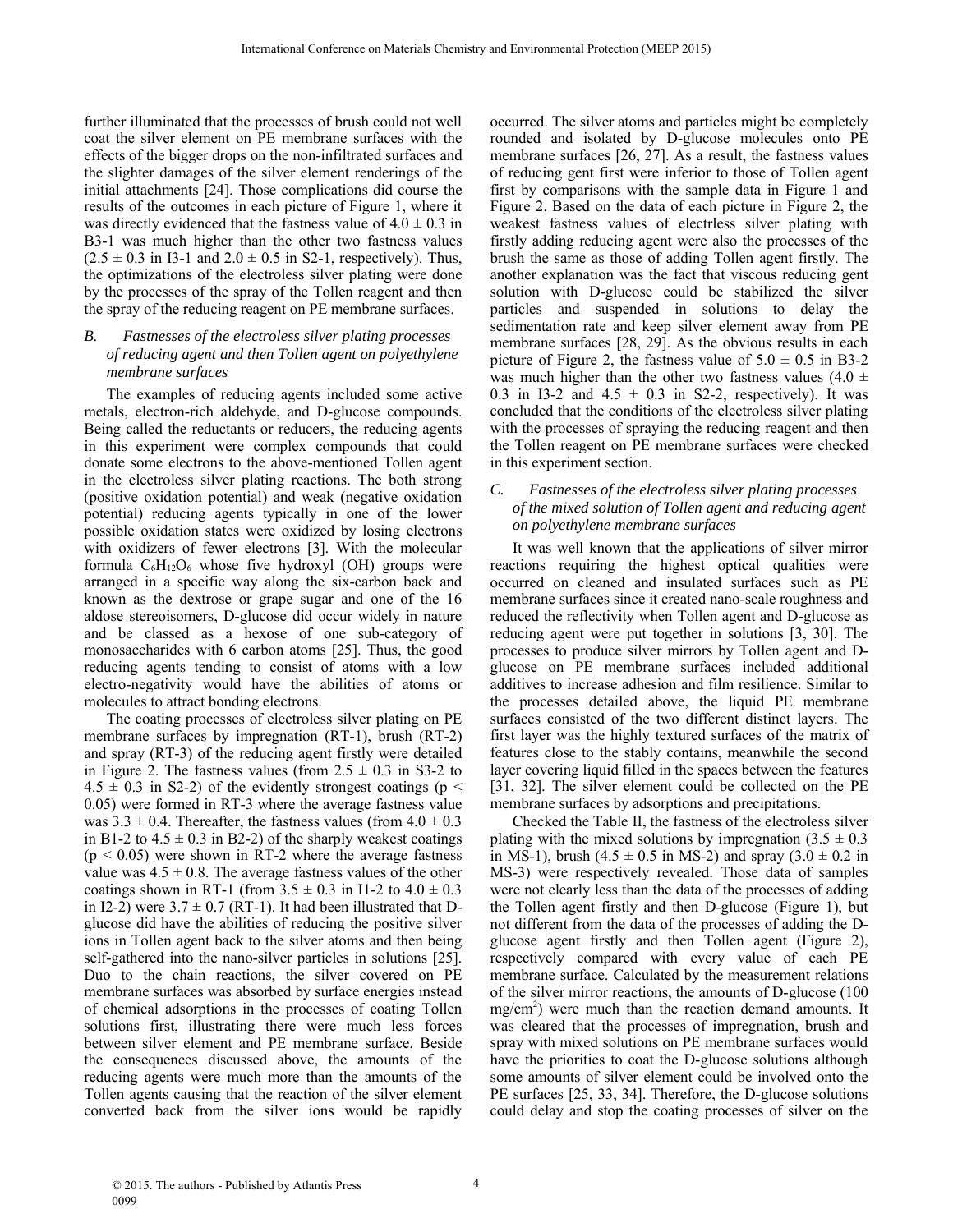surfaces with the help of the properties of the viscosities and the forces between the first layer and the second layer explained above in the experiment.

TABLE II. DRY FASTNESS OF ELECTROLESS SILVER PLATING WITH MIXED SOLUTIONS

|             | $MS-1$        | $MS-2$ | 5-3 |
|-------------|---------------|--------|-----|
| Dry<br>ate) | $3.5 \pm 0.3$ | 0.5    |     |
|             |               |        |     |

#### IV. CONCLUSIONS

The fastness of the different coating processes of the electroless silver plating on polyethylene membrane surfaces were tested in this work. It was found that the effects of the processes of adding the Tollen agent first and then the Dglucose (TR-1, TR-2 and TR-3) were obviously the best for the electroless silver plating on polyethylene membrane surfaces. The effects of both the processes of adding the Dglucose first and then the Tollen agent (RT-1, RT-2 and RT-3) and the processes of the mixing Tollen agent and Dglucose (MS-1, MS-2 and MS-3) were not significantly different because of the first layer of the highly textured surfaces of the matrix of features close to the stably contains and the second layer covering liquid filled in the spaces between the features. Among the processes of impregnation, brush and spray, it was clearly evidenced that the fastness values of the spray processes were the highest. The fastness values of the brush processes were the lowest due to scratching the extended Tollen agent to strip the initial attachments of silver element. The fastness values of the impregnation processes were between those of the spray and those of the brush. Thus, the optimized processes of the electroless silver plating were done by the processes of the spray of the Tollen reagent and then the spray of the Dglucose on PE membrane surfaces for promoting the adhesive values between the surfaces and silver element to avoid the risks of the toxicities of the silver (heavy metal) separated from the polyethylene membrane surfaces to keep the human being healthy and the environment safe.

#### V. ACKNOWLEDGMENTS

This work is funded by Jiangsu Students' Platform for innovation and entrepreneurship train Project (201411054003Y). We also thank C. Liu and L. Yu for technical assistance.

#### **REFERENCES**

- [1] H. Chang, C.H. Pitt, and G.B. Alexander, "Electroless Silver Plating of Oxide Particles in Aqueous Solution," Journal of Materials Science, vol 28, pp. 5207-5210, 1993.
- [2] E. Webb, C. Witt, T. Andryuschenko, and J. Reid, "Integration of Thin Electroless Copper Films in Copper Interconnect Metallization," Journal of Applied Electrochemistry, vol 34, pp. 291-300, 2004.
- [3] X. Geng, M. Li, L. Zhao, and P.W. Bohn, "Metal-Assisted Chemical Etching Using Tollen's Reagent to Deposit Silver Nanoparticle Catalysts for Fabrication of Quasi-ordered Silicon Micro Nanostructures," Journal of Electronic Materials, vol 40, pp. 2480- 2485, 2011.
- [4] F.W. Campbell, and R.G. Compton, "The Use of Nanoparticles in Electroanalysis: An Updated Review," Analytical and Bioanalytical Chemistry, vol 396, pp. 241-259, 2010.
- [5] J.J. Kim, H.W. Lee, V.V. Dabhade, S.R. Kim, W.T. Kwon, D.J. Choi, H. Kim, and Y. Kim, "Electro Magnetic Interference Shielding Characteristic of Silver Coated Copper Powder," Metals and Materials International, vol 16, pp. 469-475, 2010.
- [6] T.N. Nekrasova, Y.I. Zolotova, O.V. Nazarova, M.L. Levit, E.I. Suvorova, A.K. Sirotkin, Y.G. Baklagina, E.V. Didenko, and V.D. Pautov, "Silver Nanocomposites Based on (Co) Polymers of 2-Deoxy-2-Methacrylamido-D-Glucose, N-Vinylamides, and Aminoacrylates," Doklady Chemistry, vol 446, pp. 212-214, 2012.
- [7] M.Q. Wang, J. Yan, S.G. Du, J.W. Zeng, W.P. Chang, Y. Guo, and H.G. Li, "Adsorption Characteristic of Copper Ions and its Application in Electroless Nickel Plating on a Hydrogel-Functionalized Poly (Vinyl Chloride) Plastic," Journal of Materials Science, vol, 48, pp. 7224-7237, 2013.
- [8] R. Chakraborty, and R. Das, "Metal-Assisted Porous Silicon Formation Using Solution Deposition of Nanoscale Silver Films," Journal of Optics, vol 43, pp. 350-354, 2014.
- [9] N. Yusoff, A. Pandikumar, R. Ramaraj, H.N. Lim, and N.M. Huang, "Gold Nanoparticle Based Optical and Electrochemical Sensing of Dopamine," Microchimica Acta, vol 182, pp. 2091-2114, 2015.
- [10]I.B. Leonor, and R.L. Reis, "An Innovative Auto-Catalytic Deposition Route to Produce Calcium–Phosphate Coatings on Polymeric Biomaterials," Journal of Materials Science: Materials in Medicine, vol 14, pp. 435-441, 2003.
- [11]M. Choi, D. Choi and D. Kim, "Magnetic Permeability Behaviors of FeCo Micro Hollow Fiber Composites," Electronic Materials Letters, vol 11, pp. 782-787, 2015.
- [12] T. Deng, M. Li, Y. Wang, and D. Liu, "Development of Solid-State Nanopore Fabrication Technologies," Science Bulletin, vol 60, pp. 304-319, 2015.
- [13]E.I. Rodriguez, and F.E. Filisko, "Thermal Effects in High Density Polyethylene and Low Density Polyethylene at High Hydrostatic Pressures," Journal of Materials Science, vol 22, pp. 1934-1940, 1987.
- [14]K.Y. Rhee, T.Y. Oh, Y.N. Paik, H.J. Park, and S.S. Kim, "Tensile Behavior of Polyethylene Fiber Composites with Polyethylene Fiber Surface-Modified Using Ion Irradiation," Journal of Materials Science, vol 39, pp. 1809-1811, 2004.
- [15]E. Smiechowicz, P. Kulpinski, B. Niekraszewicz, and A. Bacciarelli, "Cellulose Fibers Modified with Silver Nanoparticles," Cellulose, vol 18, pp. 975-985, 2011.
- [16]M.A. Yasnaya, G.Y. Yurkov, B.M. Sinel'nikov, N.I. Kargin, and S.E. Khoroshilova, "Preparation of Silver Nanoparticles Stabilized on the Surface of Polystyrene Microspheres," Inorganic Materials, vol 45, pp. 19-22, 2009.
- [17]S.C.G. Daniel, T.A. Sironmani, V. Tharmaraj, and K. Pitchumani, "Synthesis and Characterization of Fluorophore Attached Silver Nanoparticles," Bulletin of Materials Science, vol 34, pp. 639-643, 2011.
- [18] J. García-Barrasa, J.M. López-de-Luzuriaga, and M. Monge, "Silver Nanoparticles: Synthesis through Chemical Methods in Solution and Biomedical Applications," Central European Journal of Chemistry, vol 9, pp. 7-19, 2011.
- [19]Y. Mori, T. Tagawa, M. Fujita, T. Kuno, S. Suzuki, T. Matsui, and M. Ishihara, "Simple and Environmentally Friendly Preparation and Size Control of Silver Nanoparticles Using an Inhomogeneous System with Silver-Containing Glass Powder," Journal of Nanoparticle Research, vol 13, pp. 2799-2806, 2011.
- [20]D.F. Grishin, and I.D. Grishin, "Iron-Based Catalytic Systems in Controlled-Radical-Polymerization Processes," Polymer Science Series C, vol 57, pp. 32-64, 2015.
- [21]L. Huang, M.L. Zhai, D.W. Long, J. Peng, L. Xu, G.Z. Wu, J.Q. Li, and G.S. Wei, "UV-Induced Synthesis, Characterization and Formation Mechanism of Silver Nanoparticles in Alkalic